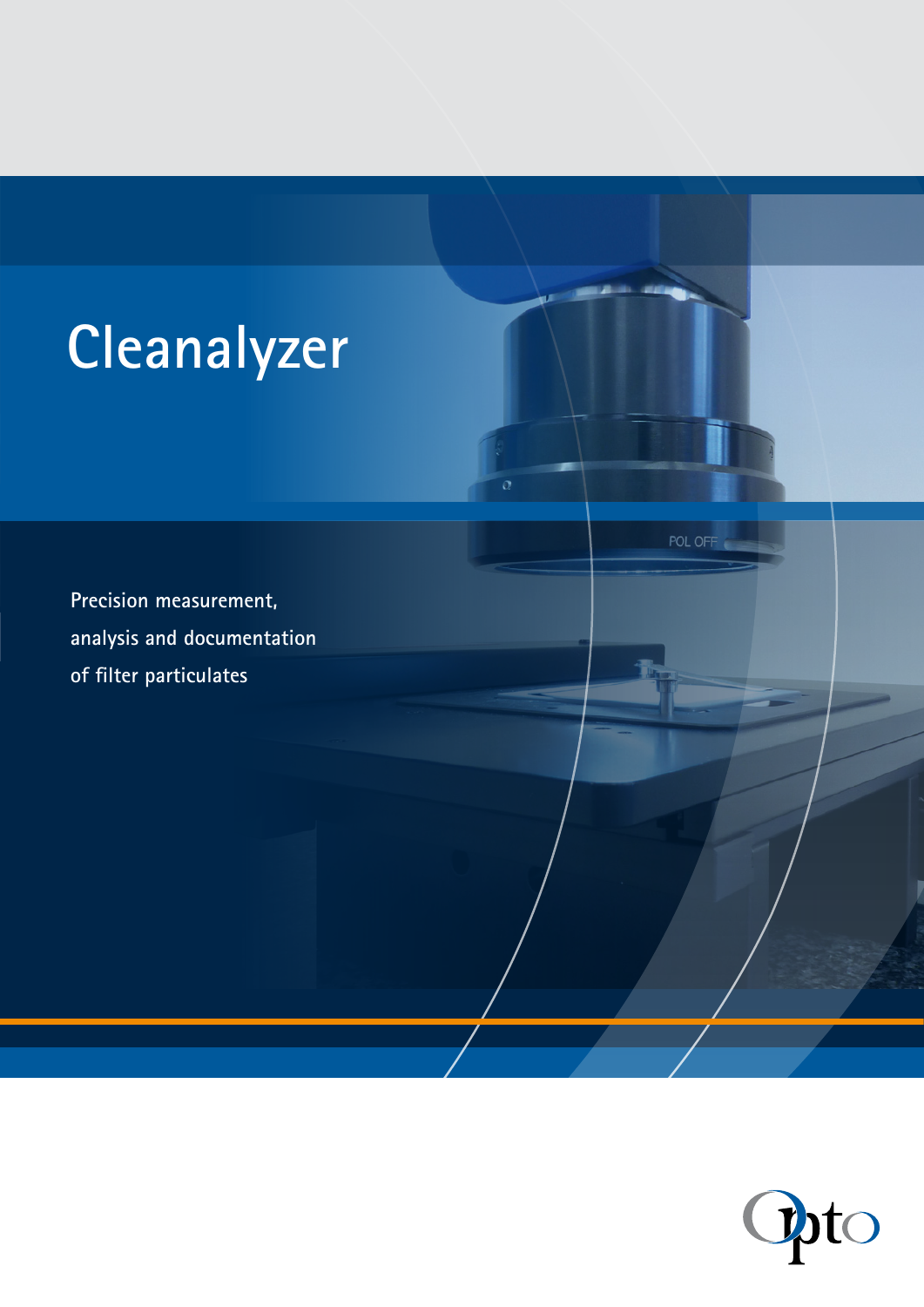Designed, manufactured and tested in Germany to the highest optomechanical standards.

Opto

Cleanalyzer

- **• Powerful yet simple interface for automatic measurement, analysis, separation and classification of particles**
- **• High-end optical system with perfectly matched illumination ensuring optimum image quality**
- **• Compliant to ISO16232 and VDA Bd. 19 standards**
- **• User creatable standards**
- **• Measurement of particles down to 35µm,**

**15µm or 5µm according to model**









| VDA Bd 19           |  |  |  |
|---------------------|--|--|--|
|                     |  |  |  |
|                     |  |  |  |
| 元田                  |  |  |  |
| gones Castines Cale |  |  |  |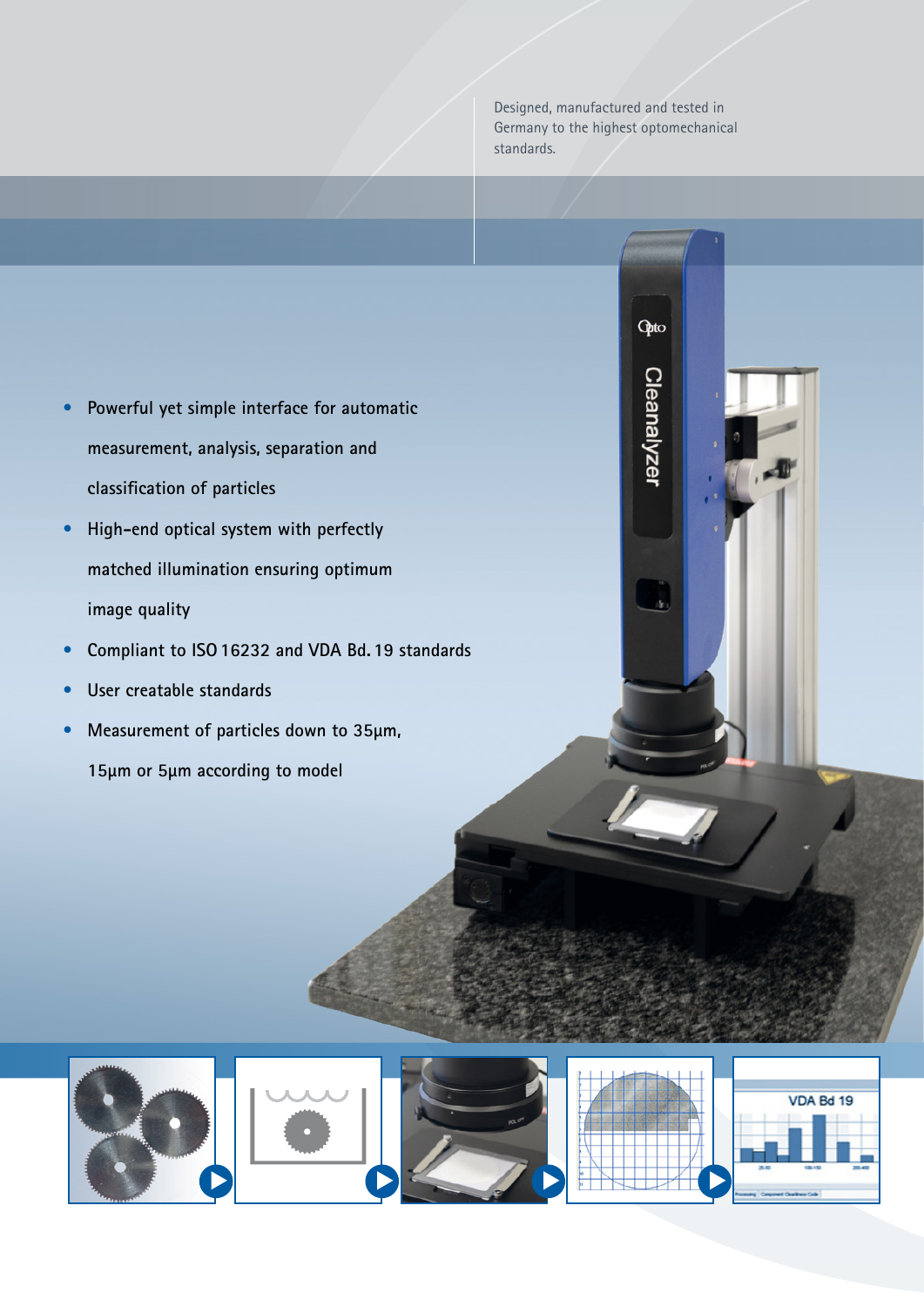

## **Measured Cleanliness**

Cleanalyzer is a precision engineered analytical system designed to examine microscopic particulate debris captured on filters - a key procedure in performing reliable and reproducible evaluation of component cleanliness.

# **Fully Featured**

Precision mechanical parts machined to exact tolerances are susceptible to damage or malfunction caused by particulate contamination. To address this issue, component cleanliness must be measured, and quantified in order to guarantee full function and to avoid failures due to particulate damage.

The Cleanalyzer system is a powerful, fully integrated test platform which enables precision measurement, analysis and documentation of this critical cleanliness indicator. Cleanalyzer is compliant with current particulate standards.

## **Powerful as standard**

Cleanalyzer gives you the tools to precisely and repeatably document the cleanliness of your parts. No matter which version of Cleanalyzer you select, you will have one of the most fully functioning, and easy to use particle analysis systems available today:

- Simple interface with fast processing times
- Live results feed during scan
- • Ultimate reliability and repeatability
- Same sophisticated software for all systems providing analysis of single particles, particle classes and particle types
- Easy documentation with freely configurable reporting and simple export into Excel and databases
- Individual particle locations can be stored and accessed for closer inspection in live mode or anytime from the database
- Automatic detection of reflecting particles (e.g. metals)